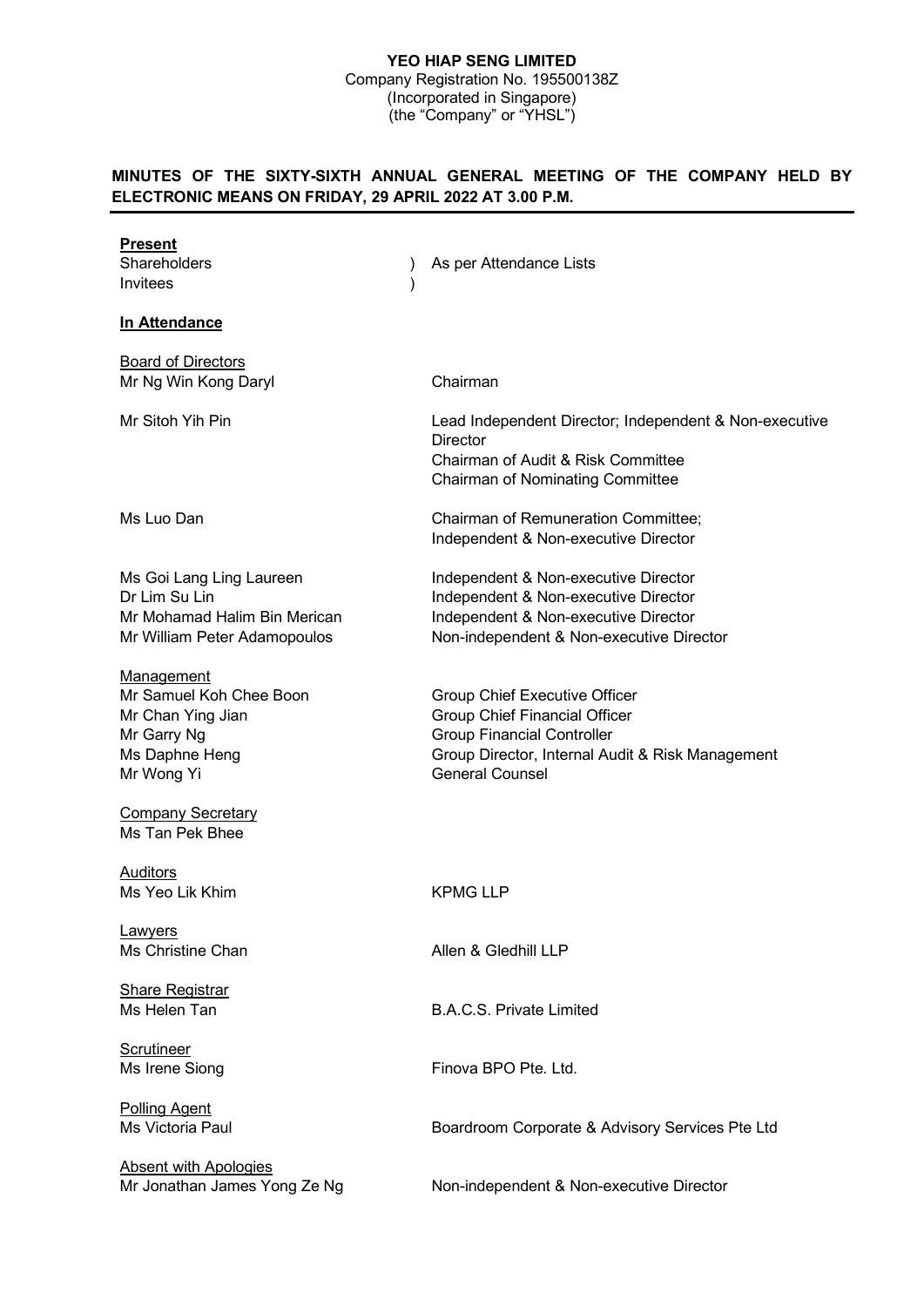### 1. **Opening Address**

- 1.1 Mr Ng Win Kong Daryl, Chairman, took the chair of the Meeting. He welcomed attendees to the 66th Annual General Meeting ("**AGM**").
- 1.2 The Chairman stated that due to the Covid-19 situation, the AGM was being held and conducted in a virtual format pursuant to the COVID-19 (Temporary Measures) (Alternative Arrangements for Meetings for Companies, Variable Capital Companies, Business Trusts, Unit Trusts and Debenture Holders) Order 2020. Those attending the AGM via the live audio-visual webcast or live audio stream would be treated as present.
- 1.3 The Chairman introduced the other members of the Board of Directors, Group Chief Executive Officer, Group Chief Financial Officer, Group Financial Controller, Group Director, Internal Audit & Risk Management, General Counsel and Company Secretary, the Auditor's partner-in-charge and the Scrutineer's representative who were present remotely.
- 1.4 The Chairman also informed the Meeting that Mr Jonathan James Yong Ze Ng, Non-independent & Non-executive Director, was unable to attend the AGM and sent his apologies.
- 1.5 As a quorum was present, the Chairman called the Meeting to order.

### 2. **Notice of Meeting**

- 2.1 The Notice of AGM convening the Meeting was published on the Company's corporate website and SGXNet on 28 March 2022.
- 2.2 The said Notice of AGM was taken as read.

# 3. **Conduct of Voting**

- 3.1 The Chairman informed that voting on all resolutions to be passed at the AGM would be conducted by poll.
- 3.2 The Chairman also informed the Meeting that due to the current COVID-19 situation in Singapore, shareholders were unable to attend the Meeting in person, and that there would be no live voting during the AGM. Instead, shareholders had appointed him in his capacity as the Chairman of the Meeting as their proxy to vote on their behalf and he would be voting in accordance with their specified voting instructions on each resolution at the AGM.
- 3.3 The Chairman added that proxy forms submitted by the 72-hour cut-off time before the AGM had been checked and the number of votes that he had been directed to cast for and against, and the number of shares in respect of which he had been directed to abstain from voting on each motion, had also been verified by the Scrutineer.

# 4. **Group Chief Executive Officer's Presentation**

4.1 Mr Samuel Koh Chee Boon, Group Chief Executive Officer (the "**Group CEO or Mr Koh**"), was invited by the Chairman to give a short presentation highlighting the Company's FY2021 Financial and Business highlights, purpose, vision and strategic roadmap and outlook for FY2022.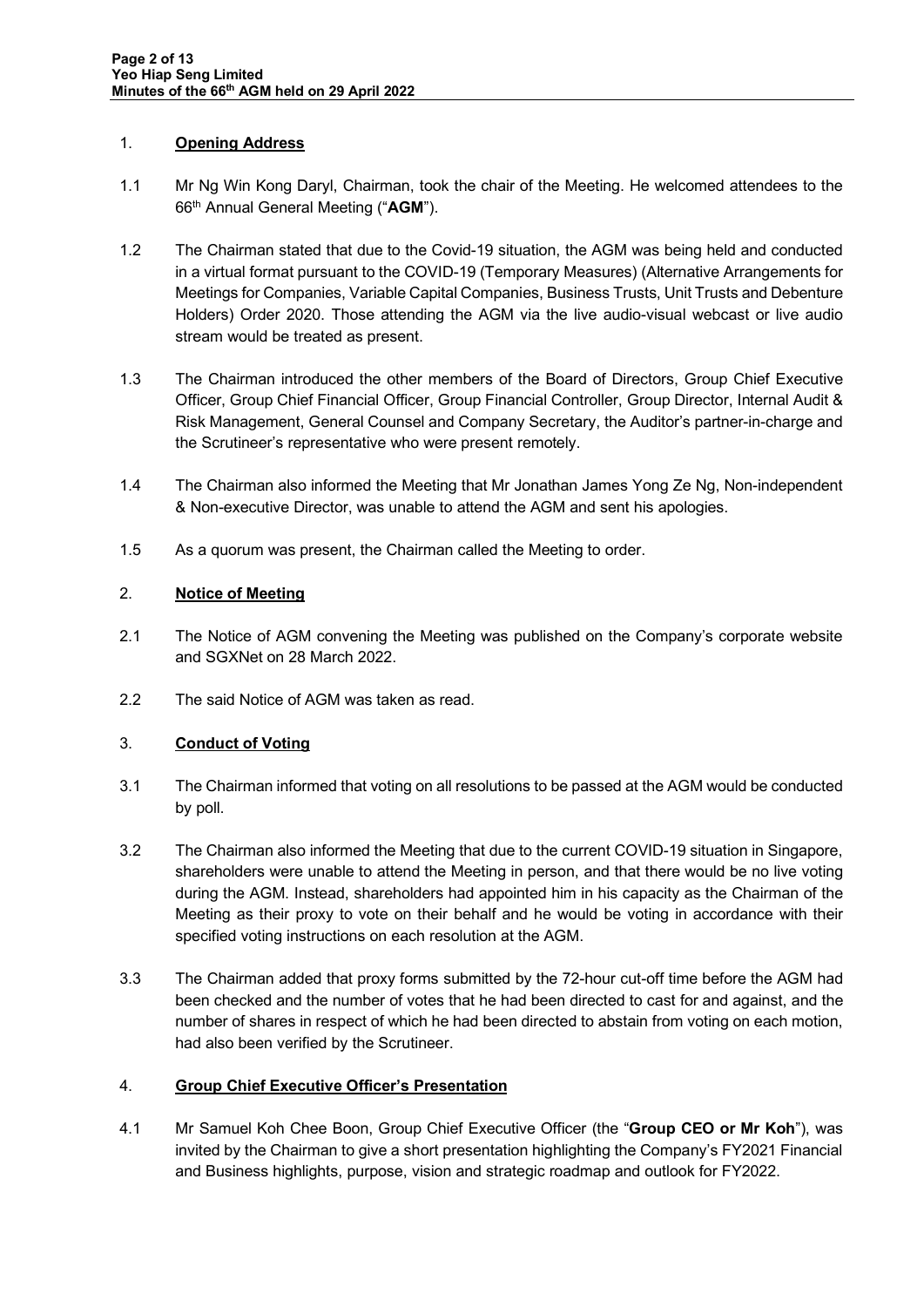- 4.2 The Group CEO apprised the Meeting as follows:
	- Core Yeo's Food & Beverage revenue was at highest level since 2016 and grew 10.9% Y/Y.
	- Net Loss narrowed by S\$7.1M.
	- Gross Profit margin was higher by 1.3 ppt despite operating cost pressure due to improved sales mix, SKU rationalization and cost reduction.
	- Other income increased by S\$0.3M Y/Y and Other gains increased S\$4.2M Y/Y.
- 4.3 Mr Koh further apprised that despite the impact brought upon by Covid-19, core Yeo's Food & Beverage revenue growth had been robust across most markets as follows:
	- Home markets in Malaysia and Singapore had revenue that grew 12.5% and 3.1% respectively Y/Y despite Covid-19.
	- International Markets:
	- China grew revenue 17.7% Y/Y; fourth consecutive year of double-digit revenue growth.
	- Indonesia, Europe, Vietnam and US achieved a double-digit revenue growth.
	- Indochina revenue declined partly due to Route to Market restructuring in Cambodia.
	- E-commerce revenue grew 118% Y/Y.
- 4.4 The Meeting was also apprised as follows:
	- There was a strong balance sheet with S\$231M in cash and cash equivalents to fund Yeo's next stage of growth and value creation.
	- Net cash outflow from operating activities was mainly due to Chinese New Year in 2022 taking place earlier, which required stocking up of our sales channels ahead of end FY2021. This translates to higher trade and other receivables, and inventories.
	- Net cash outflow from investment activities increased, mainly due to deployment of around S\$17.9 million towards financial assets investments in listed Food & Beverage equity securities, REIT, Business Trusts, and Next Gen Foods.
	- Lower cash outflow in financing activities as our scrip dividends program received high subscription rate.
- 4.5 Mr Koh also shared on new products innovation which included the Combi 1 Litre pack launch, New Chrysanthemum Tea variants, H-TWO-O (upgraded formulation and packaging) and Cheng Bou Leong Herbal Tea relaunch.
- 4.6 Other key business highlights in 2021 included the Oatly partnership where the Company had started supplying oat milk to China and other Asia Pacific markets and the strategic investment in food technology start up, Next Gen Foods.
- 4.7 Mr Koh also shared the Company's efforts in giving back to the communities as follows:
	- Yeo's handed out food hampers to flood victims during Malaysia's severe flood.
	- Yeo's Cambodia contributed to the building of a second kindergarten, serving the people living on the south-side of the Steung Meanchey former dumpsite.
	- In China and Cambodia, Yeo's beverages were distributed to frontline epidemic prevention workers.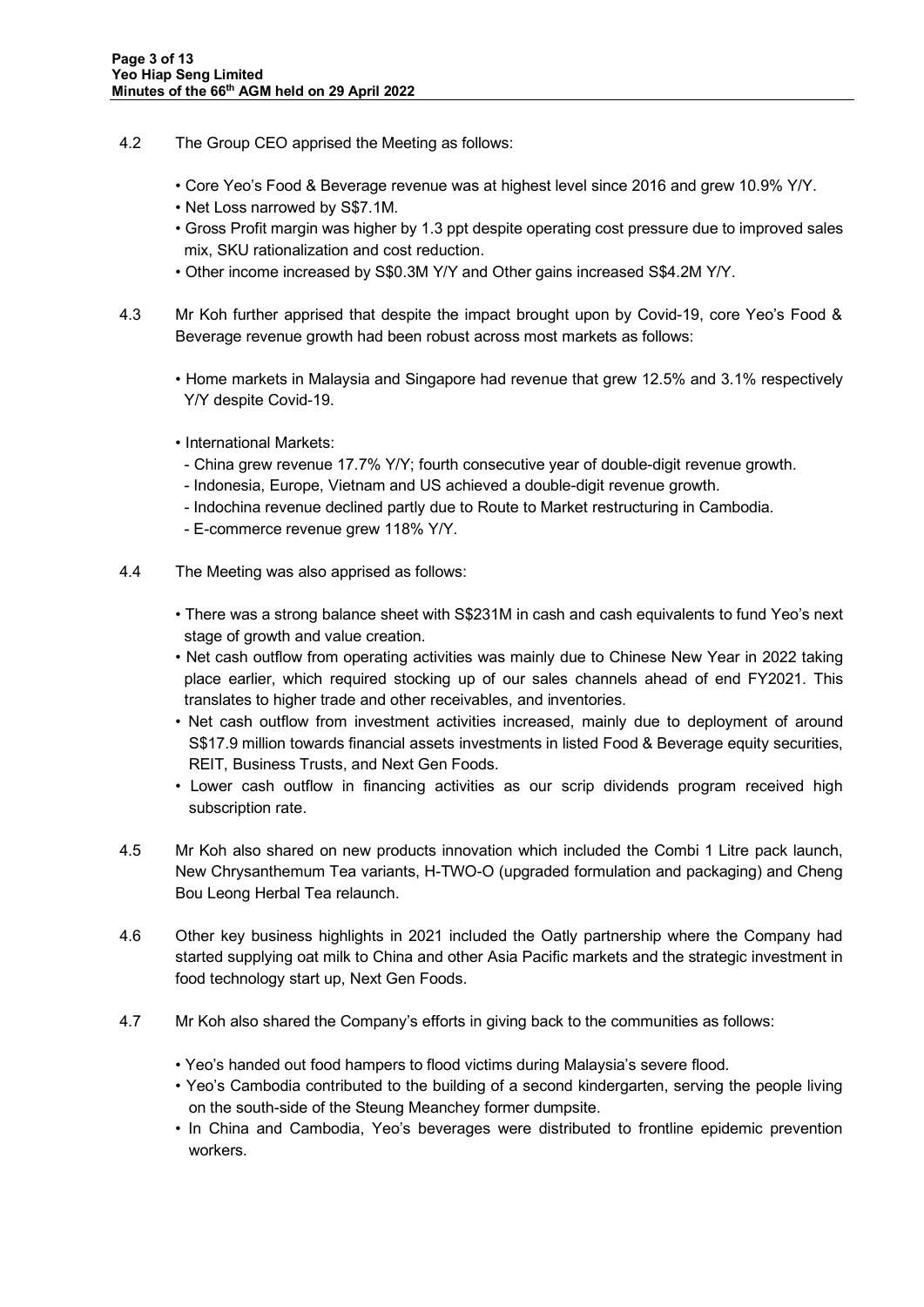- 4.8 For the Company's efforts in upholding high standards of Corporate Governance, the Company was included by the Singapore Exchange ("**SGX**") in its SGX Fast Track Programme and was also awarded the Most Transparent Company Award 2021 (Consumer Staples) at the Securities Investors Association (Singapore) investors' choice award.
- 4.9 In closing, Mr Koh shared the Group's outlook and focus for FY2022 as follows:
	- to continue to lay firm foundations for the future including brand building
	- business environment to be marked by high operating cost inflation, supply chain uncertainty and Covid-19 impact in China
	- to focus on driving core Yeo's Food & Beverage growth, net price increase and cost reduction to improve business performance

### 5. **Questions and Answers**

- 5.1 The Chairman stated that the Company had invited shareholders to submit, in advance of the AGM, questions related to the resolutions to be tabled for approval at the Meeting.
- 5.2 Other than questions received from shareholders, the Company had also received questions from Securities Investors Association (Singapore) ("**SIAS**") and the Company had published on its website and on SGXNET on 22 April 2022 its responses to all questions received from shareholders and SIAS.
- 5.3 Mr Koh, at the invitation by the Chairman, addressed three questions and provided the responses as follows:

# Question 1 (from shareholder)

Will the Company consider investing more time into new forms of marketing methods (eg. TikTok) to reach out to a younger generation of users?

#### Response to Question 1

The Group had been investing more to reach out to a younger generation of consumers and the Group had also adopted a digital-first approach to advertising since its target audience, especially the younger Gen Z and millennials are mobile-first. The Group also invested in "always on" digital advertising weighted towards key selling periods like Chinese New Year and would continue to explore new forms of marketing tools to reach out to a younger consumer base.

#### Question 2 (from SIAS)

On 5 April 2022, the Company announced the retrenchment of 32 staff in Singapore as part of the Group's long-term plan to transform its global business. The Company has said that this was due to changing consumer patterns and retail conditions in addition to increasing cost pressures.

Other than providing the affected staff with separation packages, career guidance and placement support, has Management actively carried out reskilling and explored internal opportunities for the affected staff?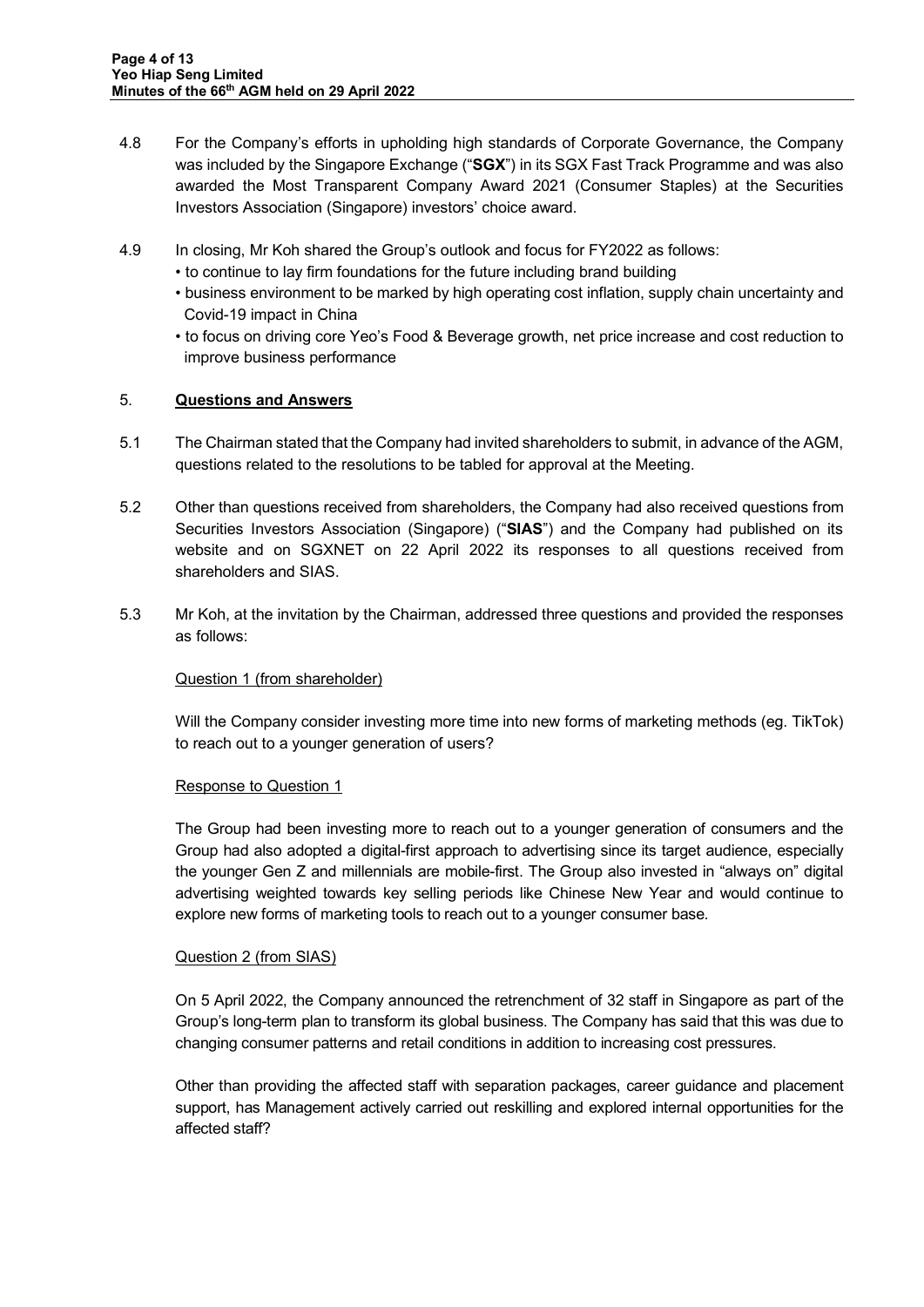#### Response to Question 2

Yes. The Group has been actively carrying out skills upgrade through training and development for the Company as a whole and wherever possible, internal opportunities for the affected staff have been prioritised. The Group is also working closely with the Food, Drinks and Allied Workers Union (FDAWU) and the National Trades Union Congress' (NTUC) Employment and Employability Institute (e2i) to extend training to affected staff.

#### Question 3 (from SIAS)

Oatly: What are some of the milestones achieved by the Group in the tie-up with Oatly? Since the first batch of oat milk began in July 2021, has the Group ramped up its production? When will the Group be supplying Oatly to more markets?

#### Response to Question 3

The joint production facility investment with Oatly commenced commercial production in July 2021. The Group has achieved BRC certification for the Oatly operations in Singapore at the end of 2021 and is in the process of being qualified for some new Oatly's key customer accounts.

Most of products produced for Oatly at the Company's Singapore facilities is slated for the China market, which this year, has been impacted by the Covid-19 situation and lockdowns. This has affected the production volume but the Company is working with Oatly closely to overcome the ongoing challenges.

5.4 The Chairman thanked Mr Koh and also the Company's shareholders and SIAS who had taken the time to submit questions in advance of the Meeting.

#### **ORDINARY BUSINESS**

# 6. **ORDINARY RESOLUTION NO. 1 – ADOPTION OF DIRECTORS' STATEMENT, AUDITED FINANCIAL STATEMENTS AND AUDITORS' REPORT**

6.1 As the Annual Report with the Directors' Statement, the Audited Financial Statements for the financial year ended 31 December 2021, and the Report of the Auditors had been published on 28 March 2022, the Chairman took the Statements and Report as read and proposed:

"That the Directors' Statements, the Audited Financial Statements for the financial year ended 31 December 2021, and the Report of the Auditors be and are hereby received and adopted."

#### 6.2 The motion was put to the vote and the result of the poll was as follows:

|              | Total number of        | For         |      | <b>Against</b> |   |
|--------------|------------------------|-------------|------|----------------|---|
|              | shares represented     | Number of   | $\%$ | Number of      | % |
| Ordinary     | by votes for and       | shares      |      | shares         |   |
| Resolution 1 | against the resolution |             |      |                |   |
|              | 440,856,158            | 440,856,113 | 100  | 45             |   |

6.3 Based on the result of the poll, the Chairman declared the resolution carried.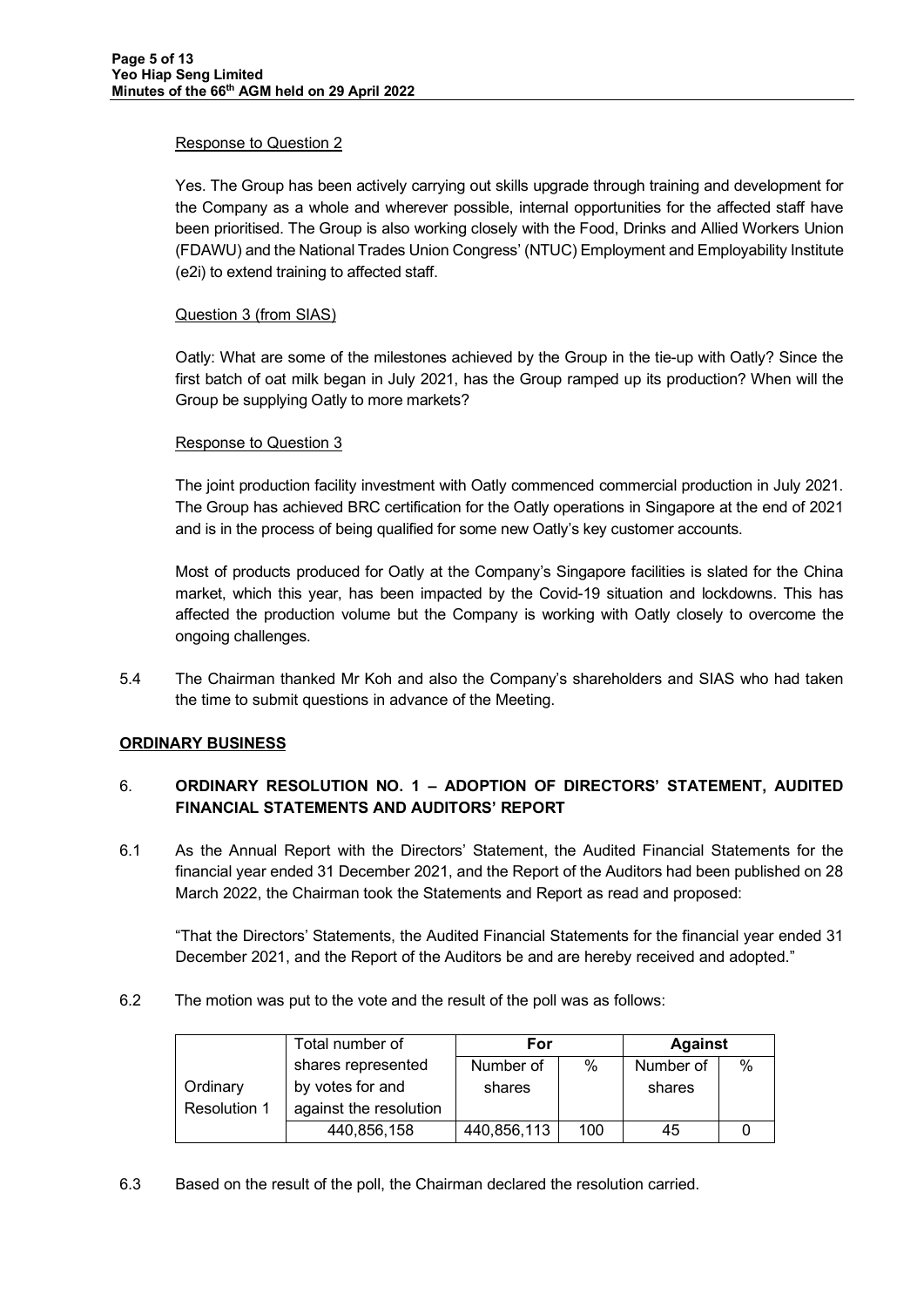### 7. **ORDINARY RESOLUTION NO. 2 – DECLARATION OF FINAL DIVIDEND**

7.1 The following resolution for the payment of dividends was proposed by the Chairman:

"That a final tax exempt dividend of \$0.02 per ordinary share for the financial year ended 31 December 2021 be hereby approved."

7.2 The motion was put to the vote and the result of the poll was as follows:

|              | Total number of shares | For         |      | <b>Against</b> |   |
|--------------|------------------------|-------------|------|----------------|---|
|              | represented by votes   | Number of   | $\%$ | Number of      | % |
| Ordinary     | for and against the    | shares      |      | shares         |   |
| Resolution 2 | resolution             |             |      |                |   |
|              | 440,856,158            | 440,856,113 | 100  | 45             |   |

- 7.3 Based on the result of the poll, the Chairman declared the resolution carried.
- 7.4 The Chairman added that as previously announced by the Company on 25 February 2022, the Company's Scrip Dividend Scheme would be applicable to the final dividend for the financial year ended 31 December 2021, subject to the receipt of shareholders' approval at the AGM for the final dividend and for the authority to issue new shares pursuant to the Company's Scrip Dividend Scheme. Further information on the application of the Company's Scrip Dividend Scheme to the final dividend (including, *inter alia*, how shareholders may elect to receive new shares in lieu of part only or all of the cash amount of the final dividend) would be released by the Company on SGXNet as soon as practicable after the conclusion of the AGM.

#### 8. **ORDINARY RESOLUTION NO. 3 – DIRECTORS' FEES**

8.1 The following resolution on Directors' fees was proposed by the Chairman:

**"**That the Directors' fees of \$753,138 for the financial year ended 31 December 2021 be hereby approved."

8.2 The motion was put to the vote and the result of the poll was as follows:

|              | Total number of shares | For         |      | <b>Against</b> |      |
|--------------|------------------------|-------------|------|----------------|------|
|              | represented by votes   | Number of   | $\%$ | Number         | $\%$ |
| Ordinary     | for and against the    | shares      |      | of shares      |      |
| Resolution 3 | resolution             |             |      |                |      |
|              | 440,856,158            | 440,856,113 | 100  | 45             |      |

8.3 Based on the result of the poll, the Chairman declared the resolution carried.

#### 9. **ORDINARY RESOLUTION NO. 4 - RE-ELECTION OF MS LUO DAN AS DIRECTOR**

9.1 The Chairman informed the Meeting that Ms Luo Dan retired by rotation at this AGM pursuant to Articles 94 and 95 of the Constitution of the Company and, being eligible, had offered herself for re-election. The Chairman proposed:

"That Ms Luo Dan, who retires pursuant to articles 94 and 95 of the constitution of the company, be and is hereby re-elected as a director."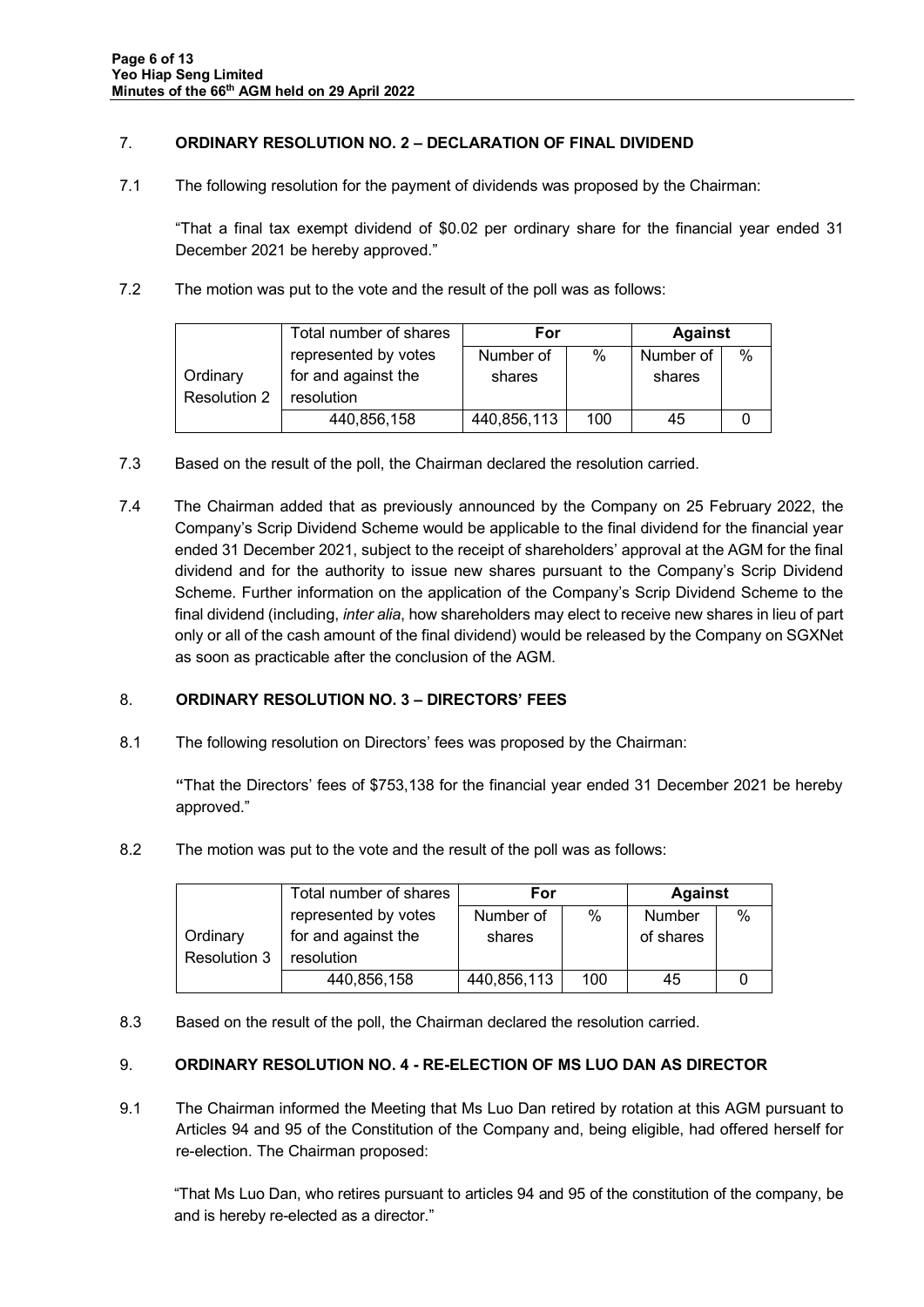9.2 The motion was put to the vote and the result of the poll was as follows:

|              | Total number of shares | For         |      | <b>Against</b> |      |
|--------------|------------------------|-------------|------|----------------|------|
|              | represented by votes   | Number of   | $\%$ | Number         | $\%$ |
| Ordinary     | for and against the    | shares      |      | of shares      |      |
| Resolution 4 | resolution             |             |      |                |      |
|              | 440,856,158            | 440,856,113 | 100  | 45             |      |

9.3 Based on the result of the poll, the Chairman declared the resolution carried.

### 10. **ORDINARY RESOLUTION NO. 5 - RE-ELECTION OF DR LIM SU LIN AS DIRECTOR**

10.1 The Chairman informed the Meeting that Dr Lim Su Lin retired by rotation at this AGM pursuant to Articles 94 and 95 of the Constitution of the Company and, being eligible, had offered herself for re-election. The Chairman proposed:

"That Dr Lim Su Lin, who retires pursuant to articles 94 and 95 of the constitution of the company, be and is hereby re-elected as a director."

10.2 The motion was put to the vote and the result of the poll was as follows:

|              | Total number of shares | For         |      | <b>Against</b> |      |
|--------------|------------------------|-------------|------|----------------|------|
|              | represented by votes   | Number of   | $\%$ | Number         | $\%$ |
| Ordinary     | for and against the    | shares      |      | of shares      |      |
| Resolution 5 | resolution             |             |      |                |      |
|              | 440,856,158            | 440,856,113 | 100  | 45             |      |

10.3 Based on the result of the poll, the Chairman declared the resolution carried.

# 11. **ORDINARY RESOLUTION NO. 6 - RE-ELECTION OF MS GOI LANG LING LAUREEN AS DIRECTOR**

11.1 The Chairman informed the Meeting that Ms Goi Lang Ling Laureen retired by rotation at this AGM pursuant to Articles 94 and 95 of the Constitution of the Company and, being eligible, had offered herself for re-election. The Chairman proposed:

"That Ms Goi Lang Ling Laureen, who retires pursuant to articles 94 and 95 of the constitution of the company, be and is hereby re-elected as a director."

11.2 The motion was put to the vote and the result of the poll was as follows:

|              | Total number of shares | For         |      | <b>Against</b> |      |
|--------------|------------------------|-------------|------|----------------|------|
|              | represented by votes   | Number of   | $\%$ | <b>Number</b>  | $\%$ |
| Ordinary     | for and against the    | shares      |      | of shares      |      |
| Resolution 6 | resolution             |             |      |                |      |
|              | 440,856,158            | 440,856,113 | 100  | 45             |      |

11.3 Based on the result of the poll, the Chairman declared the resolution carried.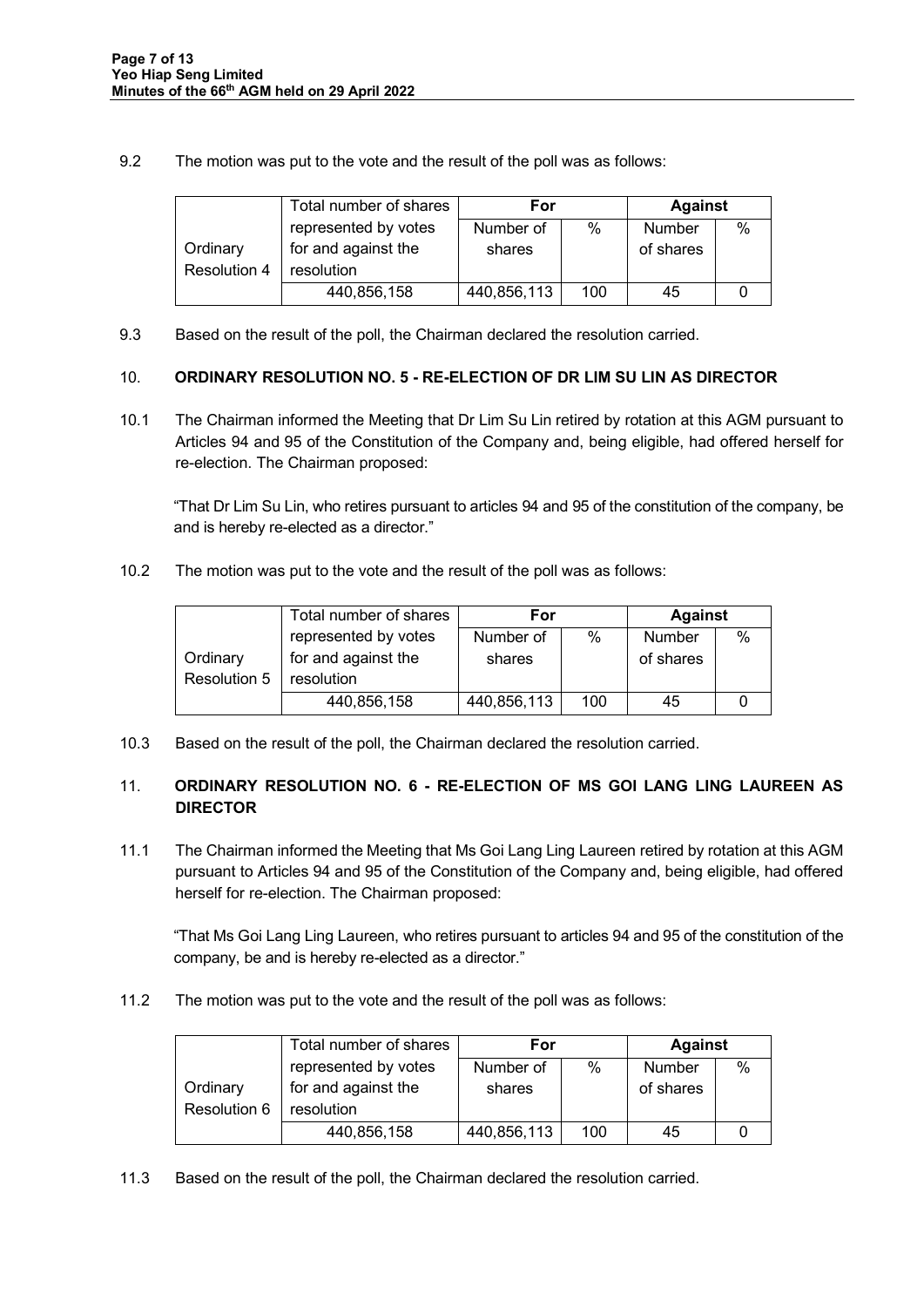### 12. **ORDINARY RESOLUTION NO. 7 – RE-APPOINTMENT OF KPMG LLP AS AUDITORS AND AUTHORITY FOR THE DIRECTORS TO FIX THEIR REMUNERATION**

12.1 The Chairman informed the Meeting that KPMG LLP had expressed their willingness to continue in office as Auditors of the Company until the conclusion of the next AGM and proposed as follows:

"That KPMG LLP be hereby re-appointed as Auditors of the Company, and that the Directors be authorised to fix their remuneration."

12.2 The motion was put to the vote and the result of the poll was as follows:

|                     | Total number of shares | For         |      | <b>Against</b> |               |
|---------------------|------------------------|-------------|------|----------------|---------------|
|                     | represented by votes   | Number of   | $\%$ | <b>Number</b>  | $\frac{0}{0}$ |
| Ordinary            | for and against the    | shares      |      | of shares      |               |
| <b>Resolution 7</b> | resolution             |             |      |                |               |
|                     | 440,856,158            | 440,856,113 | 100  | 45             |               |

12.3 Based on the result of the poll, the Chairman declared the resolution carried.

### **SPECIAL BUSINESS**

### 13. **ORDINARY RESOLUTION NO. 8 – APPROVAL OF SHARE ISSUE MANDATE**

- 13.1 The Chairman informed the Meeting that Resolution 8 was to approve a general mandate to authorise the Directors of the Company to issue new shares in the Company, not exceeding in aggregate 50% of the total number of issued shares of the Company excluding any treasury shares and subsidiary holdings, with a sub-limit of 20% for issues other than on a *pro rata* basis to shareholders. He added that unless revoked or varied by the Company in General Meeting, such authorisation would be effective until the next AGM.
- 13.2 Resolution 8 was proposed by the Chairman as set out in the Notice of AGM dated 28 March 2022 as follows:

"That authority be and is hereby given to the Directors of the Company to:

- (a) (i) issue shares of the Company ("shares") whether by way of rights, bonus or otherwise; and/or
	- (ii) make or grant offers, agreements or options (collectively, "Instruments") that might or would require shares to be issued, including but not limited to the creation and issue of (as well as adjustments to) warrants, debentures or other instruments convertible or exchangeable into shares,

at any time and upon such terms and conditions and for such purposes and to such persons as the Directors may in their absolute discretion deem fit; and

(b) (notwithstanding the authority conferred by this Resolution may have ceased to be in force) issue shares in pursuance of any Instrument made or granted by the Directors while this Resolution was in force,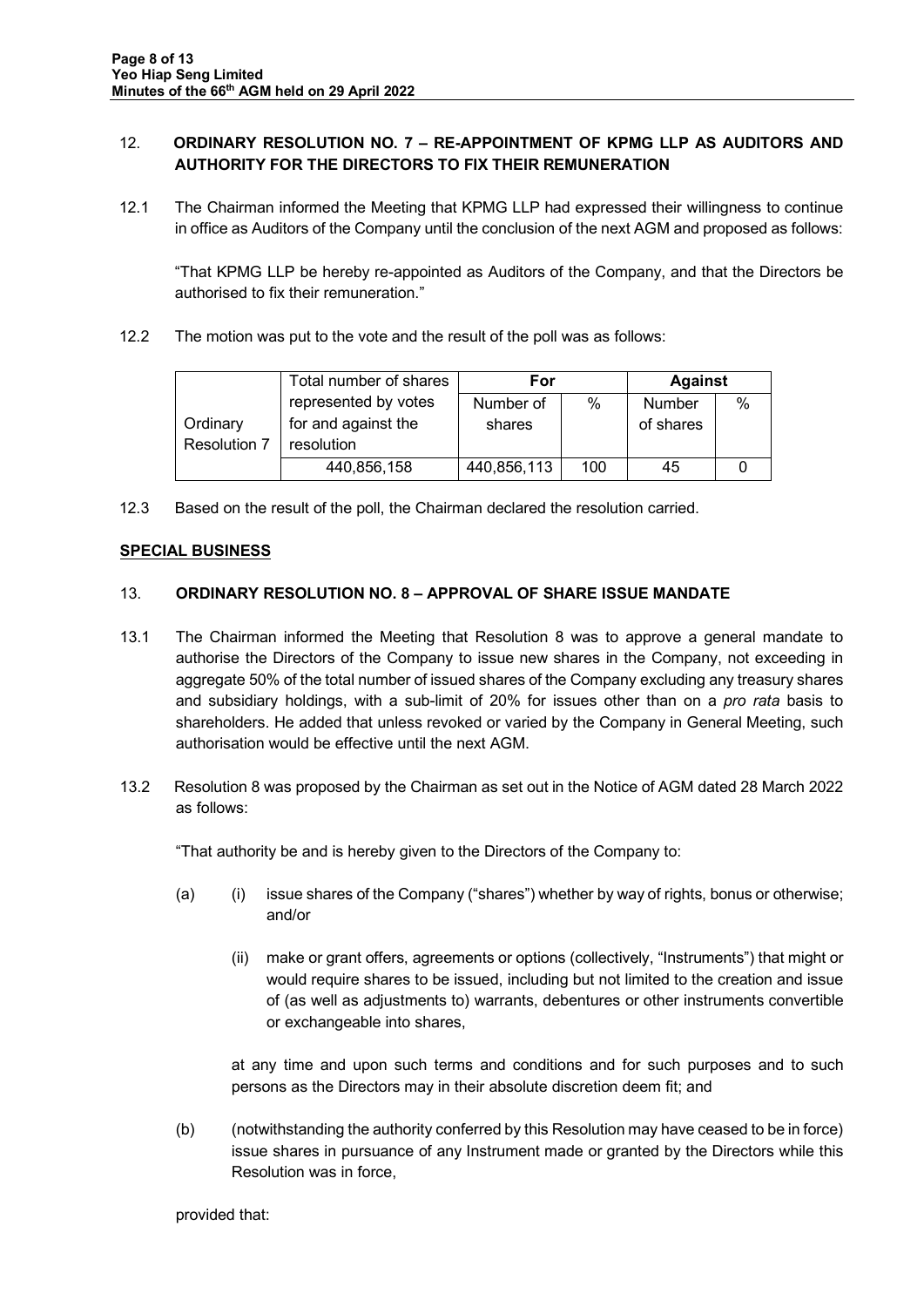- (1) the aggregate number of shares to be issued pursuant to this Resolution (including shares to be issued in pursuance of Instruments made or granted pursuant to this Resolution) shall not exceed 50 per cent. of the total number of issued shares, excluding treasury shares and subsidiary holdings (as calculated in accordance with sub-paragraph (2) below), of which the aggregate number of shares to be issued other than on a *pro rata* basis to shareholders of the Company shall not exceed 20 per cent. of the total number of issued shares, excluding treasury shares and subsidiary holdings (as calculated in accordance with sub-paragraph (2) below);
- (2) (subject to such manner of calculation as may be prescribed by the Singapore Exchange Securities Trading Limited ("SGX-ST")) for the purpose of determining the aggregate number of shares that may be issued under sub-paragraph (1) above, the total number of issued shares, excluding treasury shares and subsidiary holdings, shall be calculated based on the total number of issued shares, excluding treasury shares and subsidiary holdings, at the time that this Resolution is passed, after adjusting for:
	- (i) new shares arising from the conversion or exercise of any convertible securities or share options or vesting of share awards which were issued and are outstanding or subsisting at the time this Resolution is passed; and
	- (ii) any subsequent bonus issue, consolidation or subdivision of shares,

and, in sub-paragraph (1) above and this sub-paragraph (2), "subsidiary holdings" has the meaning given to it in the Listing Manual of the SGX-ST;

- (3) in exercising the authority conferred by this Resolution, the Company shall comply with the provisions of the Listing Manual of the SGX-ST for the time being in force (unless such compliance has been waived by the SGX-ST) and the Constitution for the time being of the Company; and
- (4) (unless revoked or varied by the Company in General Meeting) the authority conferred by this Resolution shall continue in force until the conclusion of the next Annual General Meeting of the Company or the date by which the next Annual General Meeting of the Company is required by law to be held, whichever is the earlier."
- 13.3 The motion was put to the vote and the result of the poll was as follows:

|              | Total number of shares | For           |       | <b>Against</b> |      |
|--------------|------------------------|---------------|-------|----------------|------|
|              | represented by votes   | Number of     | $\%$  | Number         | $\%$ |
| Ordinary     | for and against the    | shares        |       | of shares      |      |
| Resolution 8 | resolution             |               |       |                |      |
|              | 440,856,158            | 440, 185, 079 | 99.85 | 671,079        | 0.15 |

13.4 Based on the result of the poll, the Chairman declared the resolution carried.

# 14. **ORDINARY RESOLUTION NO. 9 – APPROVAL OF RENEWAL OF SHARE PURCHASE MANDATE**

14.1 The Chairman stated that the purpose of this agenda item was to approve the terms of the Share Purchase Mandate which were the same as that which had been approved by shareholders at last year's AGM when the Share Purchase Mandate had been renewed.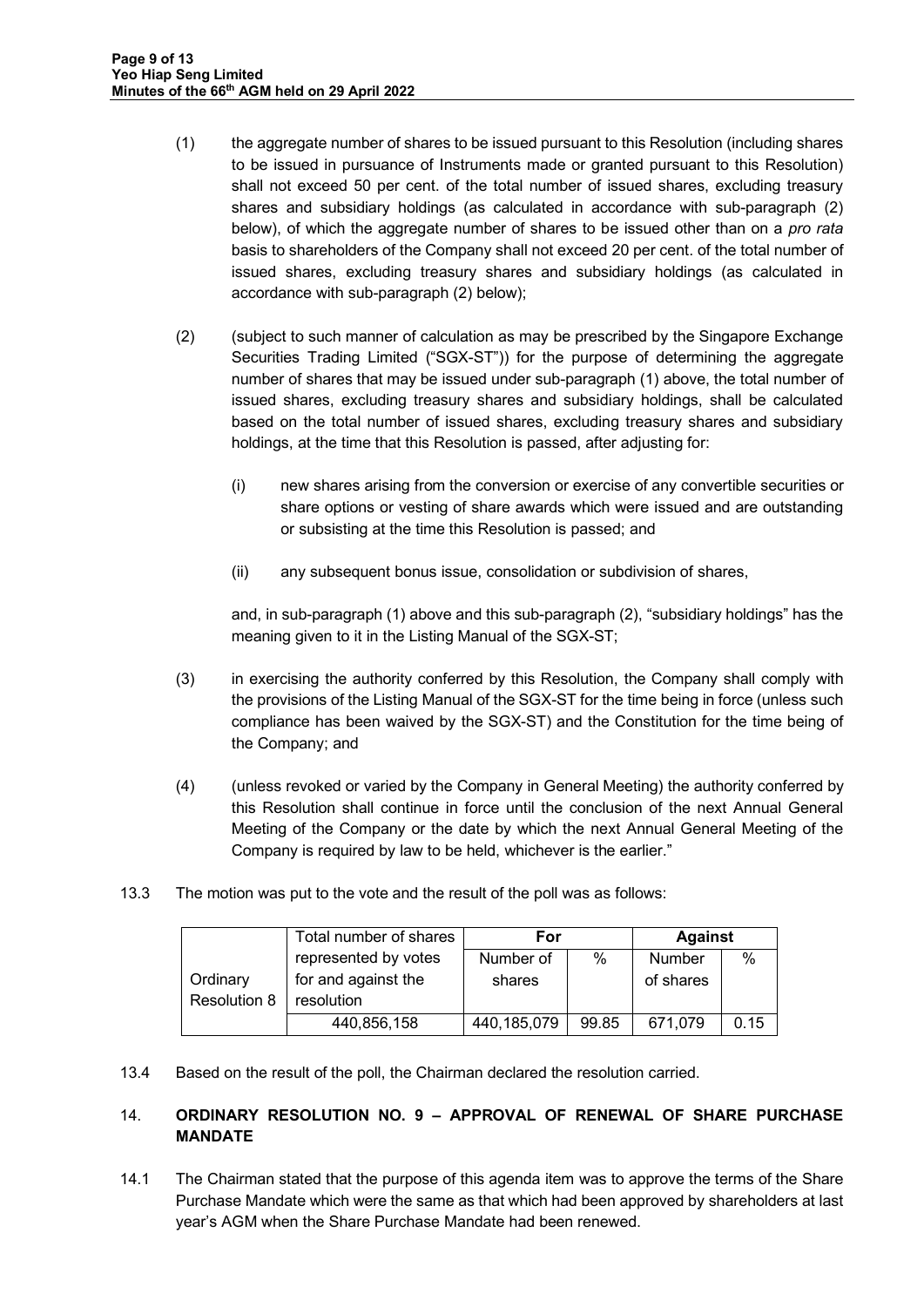14.2 The Chairman proposed as follows:

"That:

- (a) for the purposes of Sections 76C and 76E of the Companies Act 1967 (the "Companies Act"), the exercise by the Directors of the Company of all the powers of the Company to purchase or otherwise acquire ordinary shares of the Company ("Shares") not exceeding in aggregate the Maximum Limit (as hereinafter defined), at such price or prices as may be determined by the Directors from time to time up to the Maximum Price (as hereinafter defined), whether by way of:
	- (i) market purchase(s) on the Singapore Exchange Securities Trading Limited ("SGX-ST") and/or any other stock exchange on which the Shares may for the time being be listed and quoted ("Other Exchange"); and/or
	- (ii) off-market purchase(s) (if effected otherwise than on the SGX-ST or, as the case may be, Other Exchange) in accordance with any equal access scheme(s) as may be determined or formulated by the Directors as they consider fit, which scheme(s) shall satisfy all the conditions prescribed by the Companies Act,

and otherwise in accordance with all other laws and regulations and rules of the SGX-ST or, as the case may be, Other Exchange as may for the time being be applicable, be and is hereby authorised and approved generally and unconditionally (the "Share Purchase Mandate");

- (b) unless varied or revoked by the Company in General Meeting, the authority conferred on the Directors of the Company pursuant to the Share Purchase Mandate may be exercised by the Directors at any time and from time to time during the period commencing from the date of the passing of this Resolution and expiring on the earliest of:
	- (i) the date on which the next Annual General Meeting of the Company is held;
	- (ii) the date by which the next Annual General Meeting of the Company is required by law to be held; and
	- (iii) the date on which purchases and acquisitions of Shares pursuant to the Share Purchase Mandate are carried out to the full extent mandated;
- (c) in this Resolution:

"Maximum Limit" means that number of Shares representing 10% of the issued Shares (excluding treasury shares and subsidiary holdings (as defined in the Listing Manual of the SGX-ST)) as at the date of the passing of this Resolution;

"Maximum Price" in relation to a Share to be purchased, means the purchase price (excluding brokerage, commission, applicable goods and services tax and other related expenses) not exceeding:

 $(i)$  in the case of a market purchase of a Share, 105% of the Average Closing Price; and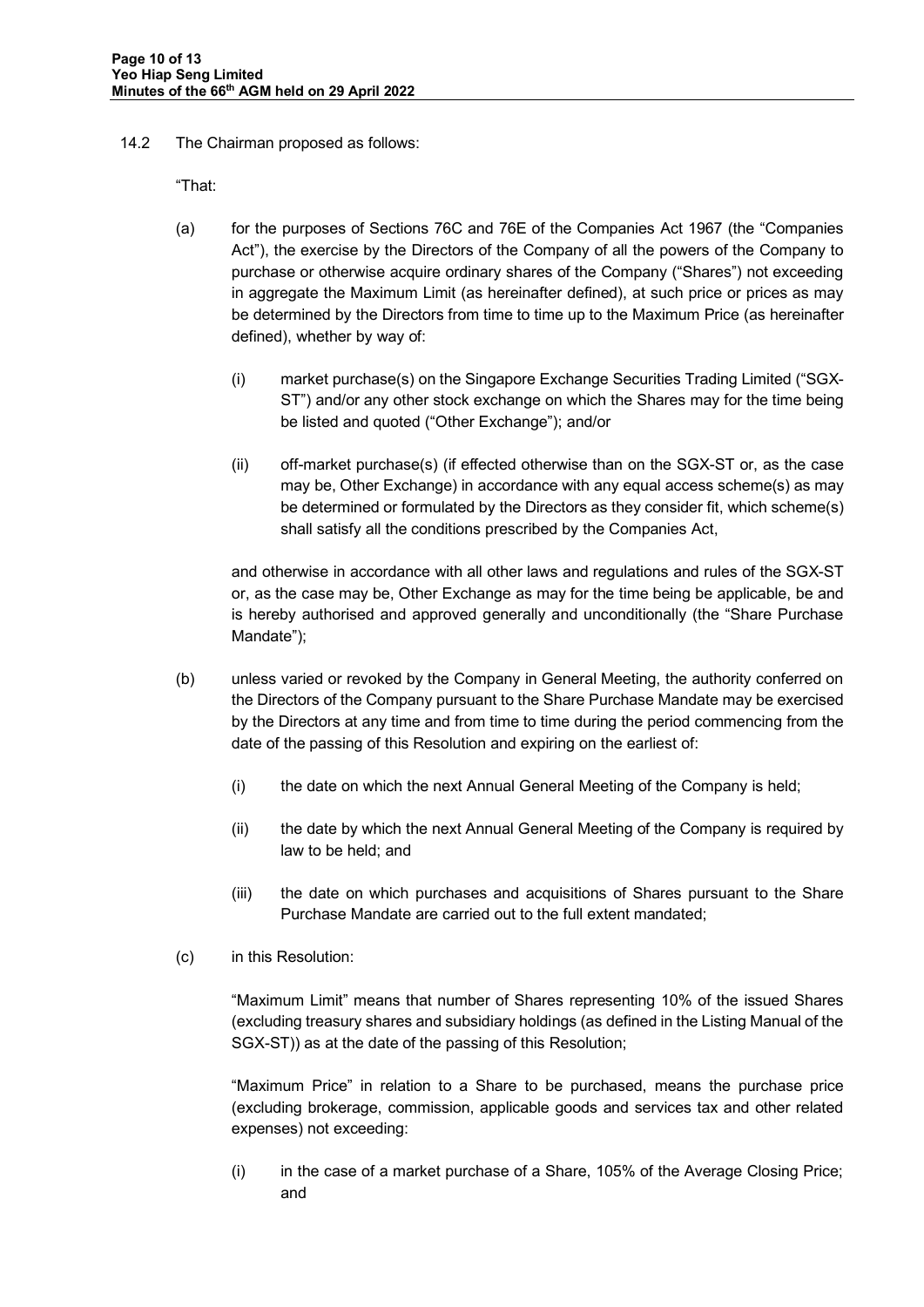(ii) in the case of an off-market purchase of a Share, 120% of the Average Closing Price,

#### where:

"Average Closing Price" means the average of the closing market prices of the Shares over the last five Market Days on which the Shares were transacted on the SGX-ST or, as the case may be, Other Exchange, before the date of the market purchase or, as the case may be, the date of the making of the offer pursuant to an off-market purchase, and deemed to be adjusted for any corporate action that occurs during the relevant five-day period and the date of the market purchase or, as the case may be, the date of the making of the offer pursuant to an off-market purchase;

"date of the making of the offer" means the date on which the Company makes an offer for the purchase or acquisition of Shares from shareholders, stating the purchase price (which shall not be more than the Maximum Price calculated on the foregoing basis) for each Share and the relevant terms of the equal access scheme for effecting the off-market purchase; and

"Market Day" means a day on which the SGX-ST (or, as the case may be, Other Exchange) is open for trading in securities; and

- (d) the Directors of the Company and/or any of them be and are hereby authorised to complete and do all such acts and things (including executing such documents as may be required) as they and/or he may consider expedient or necessary to give effect to the transactions contemplated and/or authorised by this Resolution."
- 14.3 The motion was put to the vote and the result of the poll was as follows:

|              | Total number of shares | For         |      | <b>Against</b> |      |
|--------------|------------------------|-------------|------|----------------|------|
|              | represented by votes   | Number of   | $\%$ | <b>Number</b>  | $\%$ |
| Ordinary     | for and against the    | shares      |      | of shares      |      |
| Resolution 9 | resolution             |             |      |                |      |
|              | 440,856,158            | 440,856,113 | 100  | 45             |      |

14.4 Based on the result of the poll, the Chairman declared the resolution carried.

### 15. **ORDINARY RESOLUTION NO. 10 – APPROVAL OF ISSUE OF SHARES PURSUANT TO THE YEO HIAP SENG LIMITED SHARE INCENTIVE PLAN**

15.1 The Chairman stated that the purpose of this agenda item was to authorise the Directors to grant options and/or awards, and to allot and issue shares pursuant to the Yeo Hiap Seng Limited Share Incentive Plan, subject to a limit of 10% of the total number of issued shares excluding treasury shares and subsidiary holdings from time to time. He added that the Yeo Hiap Seng Limited Share Incentive Plan was approved by shareholders at last year's AGM held on 29 April 2021, and the authority to issue shares pursuant to the plan would be refreshed at each ensuing AGM.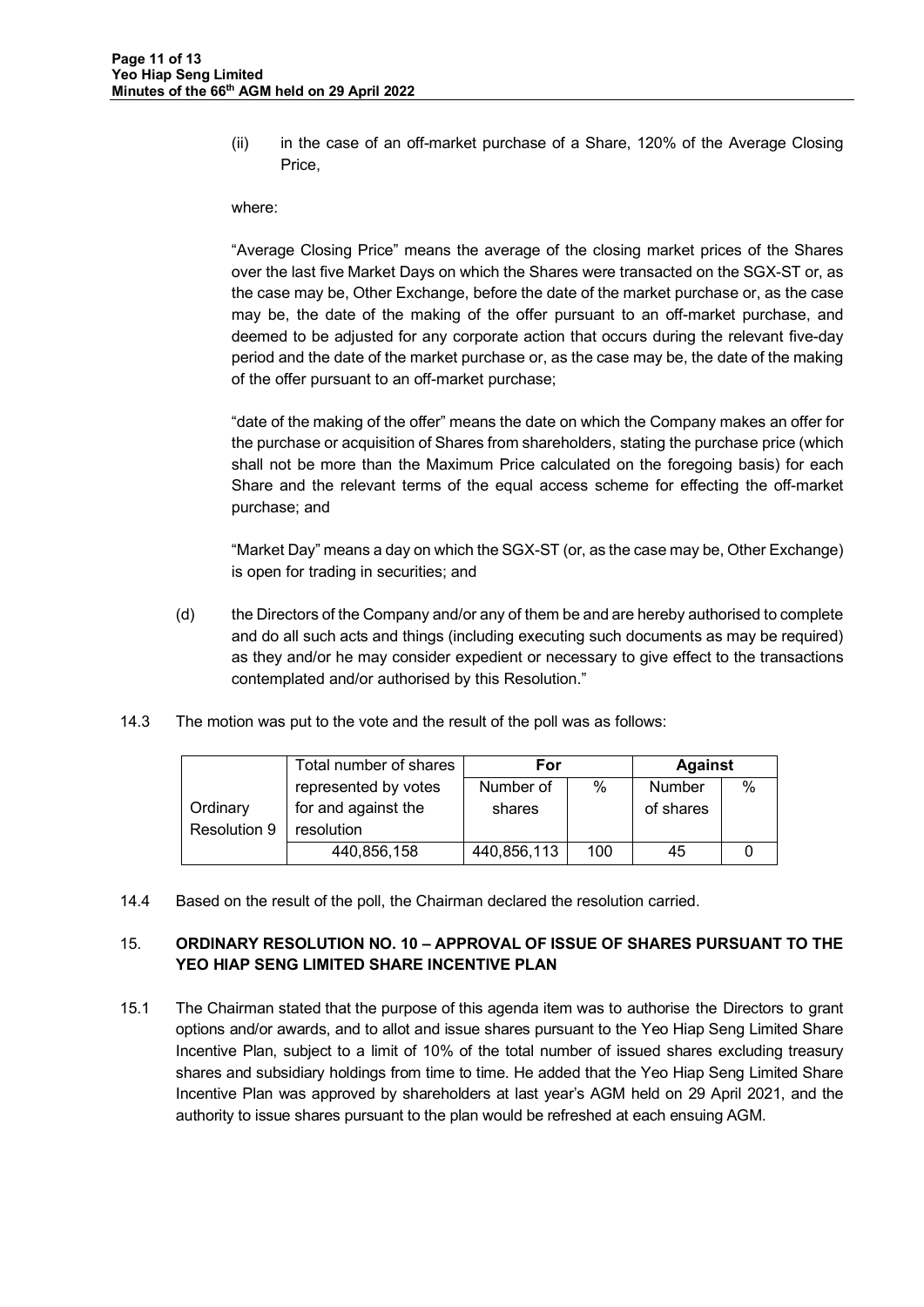### 15.2 The Chairman proposed as follows:

"That the Directors of the Company be and are hereby authorised to grant options and/or awards in accordance with the provisions of the Yeo Hiap Seng Limited Share Incentive Plan (the "Plan"), and to allot and issue from time to time such number of shares of the Company as may be required to be issued pursuant to the exercise of options under the Plan and/or such number of fully paid shares of the Company as may be required to be issued pursuant to the vesting of awards under the Plan, provided that the aggregate number of new shares to be issued pursuant to the Plan shall not exceed 10% of the total number of issued shares of the Company (excluding treasury shares and subsidiary holdings (as defined in the Listing Manual of the Singapore Exchange Securities Trading Limited)) from time to time."

15.3 The motion was put to the vote and the result of the poll was as follows:

|               | Total number of        | For         |       | <b>Against</b> |      |
|---------------|------------------------|-------------|-------|----------------|------|
|               | shares represented     | Number of   | $\%$  | Number         | %    |
| Ordinary      | by votes for and       | shares      |       | of shares      |      |
| Resolution 10 | against the resolution |             |       |                |      |
|               | 440,856,158            | 440,179,886 | 99.85 | 676,272        | 0.15 |

15.4 Based on the result of the poll, the Chairman declared the resolution carried.

# 16. **ORDINARY RESOLUTION NO. 11 – APPROVAL OF ISSUE OF SHARES PURSUANT TO THE YEO HIAP SENG LIMITED SCRIP DIVIDEND SCHEME**

- 16.1 The Chairman referred to Resolution 11, which was to authorise the Directors to issue shares in accordance with the Company's Scrip Dividend Scheme and stated that this authority was renewed at each AGM of the Company pursuant to the Companies Act.
- 16.2 The Chairman proposed as follows:

"That pursuant to Section 161 of the Companies Act 1967, authority be and is hereby given to the Directors of the Company to allot and issue from time to time such number of shares of the Company as may be required to be allotted and issued pursuant to the Yeo Hiap Seng Limited Scrip Dividend Scheme."

16.3 The motion was put to the vote and the result of the poll was as follows:

|               | Total number of shares | For         |     | <b>Against</b> |      |
|---------------|------------------------|-------------|-----|----------------|------|
|               | represented by votes   | Number of   | %   | <b>Number</b>  | $\%$ |
| Ordinary      | for and against the    | shares      |     | of shares      |      |
| Resolution 11 | resolution             |             |     |                |      |
|               | 440,856,158            | 440,856,113 | 100 | 45             |      |

16.4 Based on the result of the poll, the Chairman declared the resolution carried.